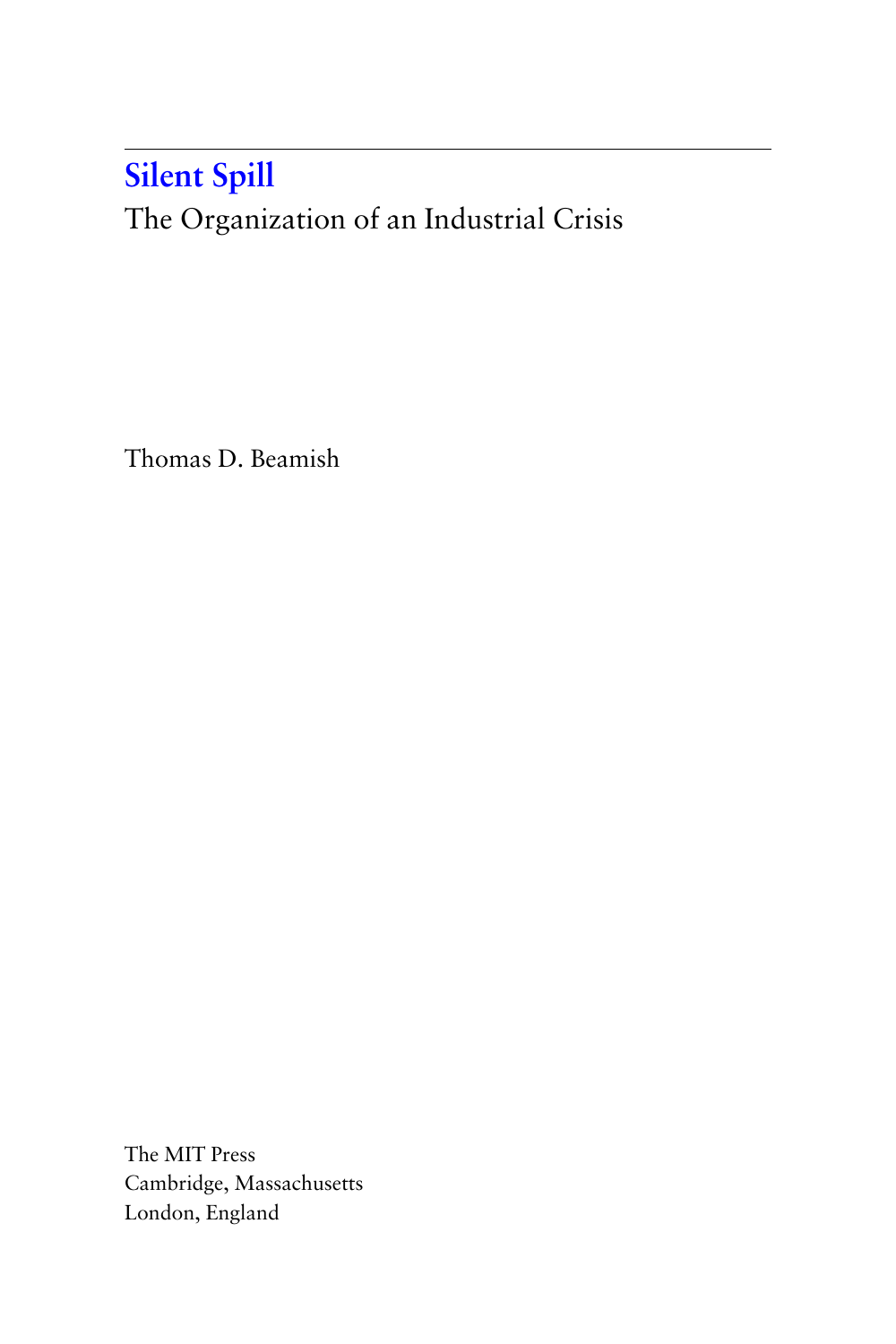© 2002 Massachusetts Institute of Technology

All rights reserved. No part of this book may be reproduced in any form by any electronic or mechanical means (including photocopying, recording, or information storage and retrieval) without permission in writing from the publisher.

Set in Sabon by The MIT Press. Printed and bound in the United States of America.

Library of Congress Cataloging-in-Publication Data

Beamish, Thomas D. Silent spill : the organization of an industrial crisis / Thomas D. Beamish. p. cm. — (Urban and industrial environments) Includes bibliographical references and index. ISBN 0-262-02512-4 (hc. : alk. paper) — ISBN 0-262-52320-5 (pbk. : alk. paper) 1. Oil spills—Environmental aspects—California—Guadalupe Region—Public opinion. 2. Petroleum industry and trade—Environmental aspects— California—Guadalupe Region—Public opinion. 3. Pollution—California— Guadalupe Region—Public opinion. 4. Guadalupe-Nipomo Dunes National Wildlife Refuge (Calif.)—Environmental conditions—Public opinion. 5. Public opinion—California—Guadalupe Region. I. Title. II. Series. TD196.P4 B43 2002 363.738'2'09794—dc21 2001044335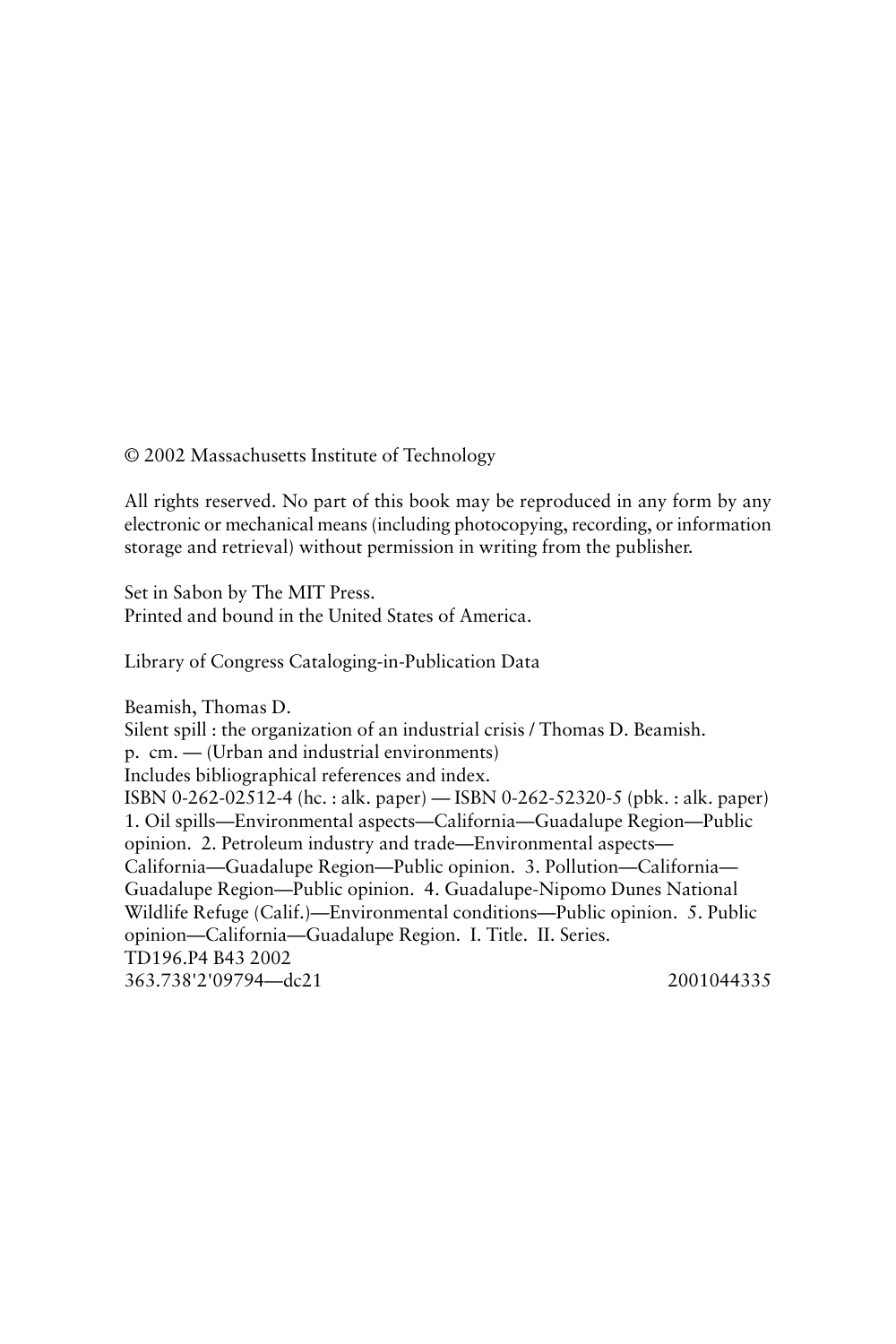## **Index**

Accident research, 8 Amoral calculator, 53–55 Bacon, F., 31–32 Bauman, Z., 37 Beck, U., 40, 124, 139–140 Becker, H., 133 Bensman, J. 75 Bourdieu, P., 132–133 Brown, P., 34 Camic, C., 132 Carson, R., 7, 84 Catton, W., 33–34 Clarke, L., 47, 57–58, 74, 90–92 Cohen, M., 47, 90–92, 100, 105 Community, 110 ecological crises and, 39–40, 45, 109–110, 139–140 exposure disputes and, 128 hazard hermeneutic and, 127–130, 139–141 social charter and, 140–141 stigma and, 39, 124–125 toxic exposure and, 128 trust and, 111–115, 121–127, 139–141 Complexity interactional, 46, 73 technical, 46–49, 73 Consolini, P., 49 Coordination, inter-organizational, 47, 70–73, 92, 99, 106 Couch, S., 39, 43, 45, 127–128

Coupling, organizational, 46–47, 56, 64, 70, 73, 105 Crescive troubles, 4, 6, 10–14, 46, 50, 73, 89, 102, 105, 131, 136–137, 141–143 Culture, organizational, 47–50, 55, 76 Decision making, 96–98, 105 Descartes, R., 31–32 Deviance, 48, 51–52, 67, 74–75, 77 Diablo Canyon Nuclear Facility, 113–114 Diluent, 21–24, 71, 107 Disaster(s), 43 acute, 1–2, 5, 8, 39, 42–43, 80, 99, 102, 105, 136, 142 experts and, 35–38, 41 incubation of, 4, 6, 10, 46, 55, 67, 73–76, 88, 142 life cycle of, 42–43 media coverage of, 4–5, 13, 25, 116–117 naturally caused, 42–45, 127 research on, 42–50 social salience of, 6, 10–14, 39, 45–50, 142–143 Domains, organizational, 89, 97–98 Douglas, M., 126 Dunlap, R., 33–34 Durkheim, E., 10 Eco-history, 7, 14–15, 109–112, 116,

125, 130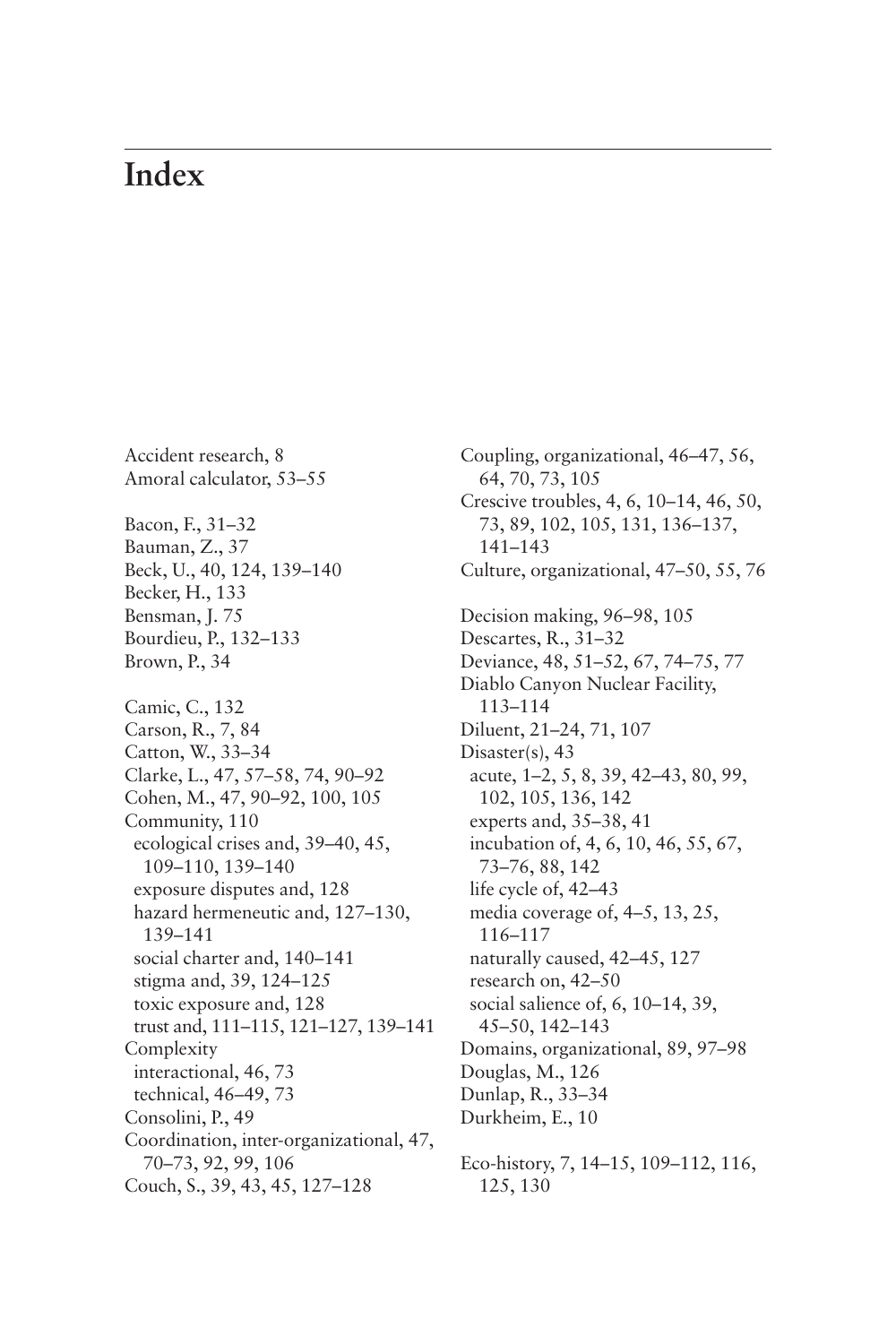Ecology negotiation of, 8, 23, 36–38, 45, 82, 89, 101–103, 106, 142–143 policy and, 80, 99–101, 125, 139, 142–144 Edelstein, M., 40, 111, 124 Environmental problems awareness of, 14, 31, 80, 83, 85, 89, 112, 126 public agenda and, 5–6, 11–14, 79–80, 83–89, 100–101 social movements and, 84–85, 140–141 Environmental sociology, 9–10, 33–34 Epidemiology, popular, 34, 110 Erickson, K., 12–13, 43–46, 80 Escalating situations, 76 Evil, routinized, 5 Freeman, J., 134 Freudenburg, W., 40, 124, 129 Fritz, C., 43 Galileo, 31–32 Garbage can model, 90–91, 106 Gerver, I., 75 Giddens, A., 9, 34, 40, 124, 139–140 Guadalupe Dunes, 20–24 Guadalupe oil field, 20–23, 58–75, 79, 135–138 Guadalupe spill as accident, 7, 52 accommodation of, 4, 14, 16, 59, 69, 74, 76, 79–80, 131, 135–137, 141 costs associated with, 54, 71–72 court cases concerning, 24–25, 93–95, 101, 122–123, 136 cover-up of, 14, 27–29, 51–52, 56, 64–65, 72, 75 emergency designation of, 25–26, 29, 80–81, 90, 98–99, 136, 138 environmental damage associated with, 23–24, 103–107, 110 local outrage over, 28, 81, 101–102, 110–111, 115, 121–127, 138–141 media coverage of, 2, 13, 25–26, 115–121

remediation of, 2, 25–30, 79–81, 89, 98–100, 103–105, 136–138 Unocal's reports of, 27, 29, 61, 66–67, 76–77, 94, 137–138 volume of, 2–3 Habits, 10, 67, 132–133, 137 Habitus, 10, 67, 132–133, 137 Hannan, M., 134 Hazards, industrial and humaninduced, 7, 39–50 Hierarchy, organizational, 5, 60–66 Human exceptionalist paradigm, 33–34 Industrial crises, 46–52 Industrial subculture, 48, 62–77, 137–138 Inertia, structural, 49, 76, 137 Kahneman, D., 35, 128–130 Knowledge, career of, 7, 15 Kroll-Smith, S., 39, 43, 45, 127–128 LaPorte, T., 49 Lash, S., 124 Latour, B., 8, 133 Levine, S., 89 Love Canal, 12, 39, 85 March, J., 47, 68, 90–92, 100, 105 Marx, K., 9–10 Mazur, A., 39–40 Media events, creeping, 5 Mikkelsen, E., 34 Molotch, H., 4–5, 8 Mumford, L., 32 Normal accidents, theory of, 46–49, 73 Oil production in Kern County, 18–19 leaks and spills and, 59

occupational characteristics of, 54, 68 offshore platforms and, 113–114, 123

in San Luis Obispo County, 17–20

in Santa Barbara County, 18–19

in Ventura County, 19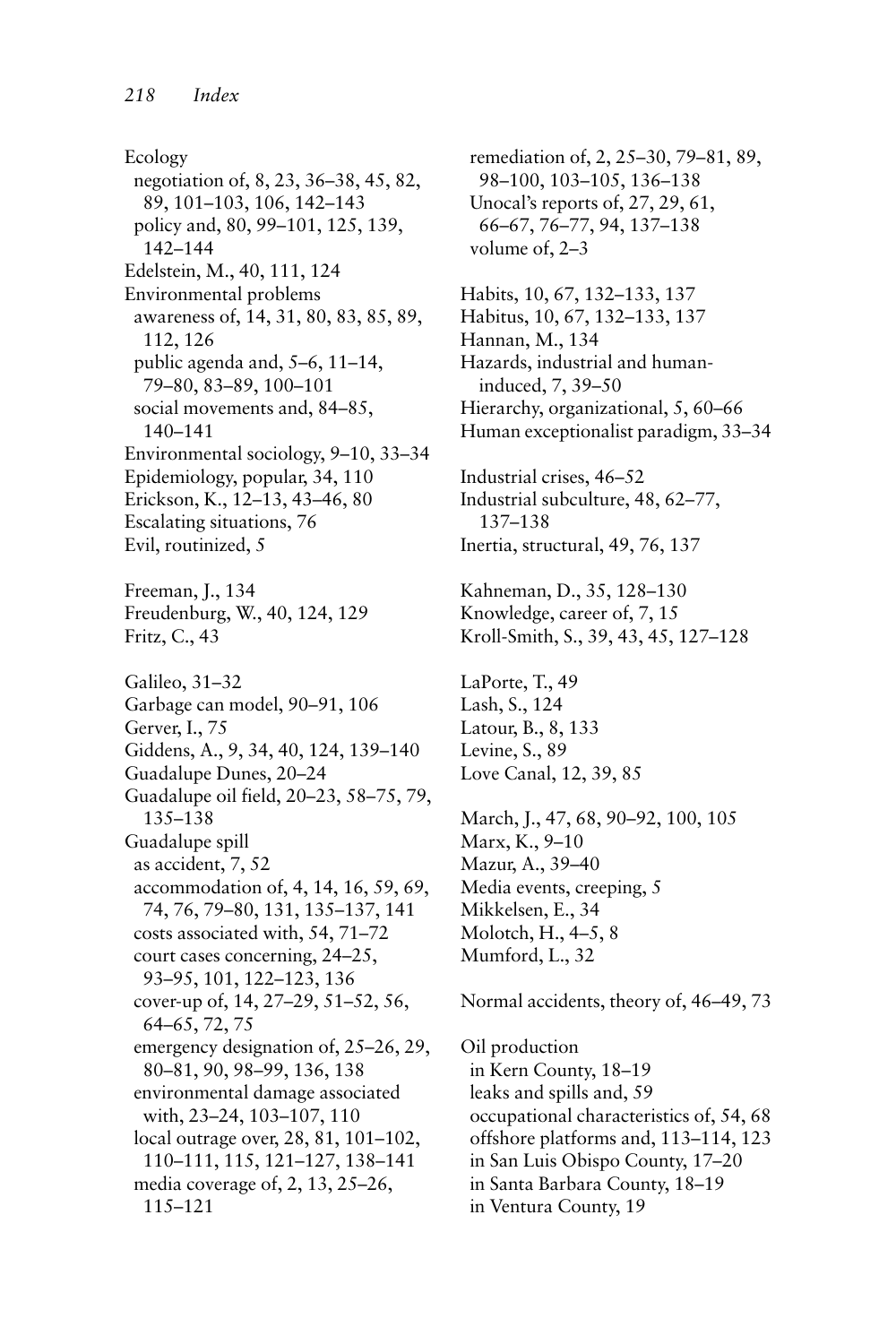Oil spills at Avila Beach, 26, 117–120 in California, 2, 5 as environmental icons, 3 Exxon Valdez, 12–13, 81, 85, 88, 114–117 at Huntington Beach, 86, 88 at Pirates Cove, 117–118 response to, 85–88, 98–99, 104–106 at San Luis Obispo, 118 at Santa Barbara, 4–5, 12, 84, 112, 114 Torrey Canyon, 102 volume of, 2 Olsen, J., 90–92, 100, 105 Operator error, 5, 14, 46–47, 52–53, 74 Ozone depletion, 6 Perrow, C., 46, 52–55, 58, 74 Power, in organizations, 5, 8, 56, 64, 74, 77 Problem solving, 37, 89, 92, 98 Promotion, 55, 64 Rationality, bounded, 9, 56–58, 82–83, 88, 92–97, 104–105, 135–136 Regulations Air Pollution Control Act (1955), 83 California Environmental Quality Act, 29 Clean Air Act (1963), 83 Clean Water Act (1972), 29, 85 Lempert-Keene-Seastrand Oil Prevention and Response Act (1990), 85–89, 92–93 National Environmental Policy Act (1970), 83 Oil Pollution Act (1924), 82 Oil Pollution Act (1990), 29, 85–89, 92–93, 99, 136 Public Health Act (1912), 82 Refuse Act (1899), 82 Resource and Recovery Act (1976), 84 Rivers and Harbors Act (1899), 82

Superfund, 5–6 Water Pollution Control Act (1948), 83 Waterways Safety Act (1972), 85 Reinarman, C., 140 Reliability, 48–49 Risk asymmetry principle of, 121 expert assessments of, 35–37, 41, 125 media and, 25, 116–117 modernity and, 139–140 normalization of, 47–48 perceptions of, 37, 40, 111–113, 124–130, 140 probabilistic models of, 36, 129 proof and, 8, 36 psychological heuristics and, 35, 47, 128, 130 realist theory of, 40, 111 revisionist theory of, 39–42 utility model of, 35–36, 129 Rose, S., 97 Routines, 48–50, 55, 134–135 San Luis Obispo County, 17–20, 109–117, 123 Schizophrenia, institutional, 62 Science economic influence of, 35 epistemological roots of, 31–32 nature and, 8, 32–34, 38 objectivity and, 8 society and, 32–34, 37–38 and underdetermination, 8 Scott, R., 91 Self-interest, 5, 8, 56, 64, 74, 77 Seniority, 62 Simon, H., 68 Slovic, P., 121 Social constructionism, 6, 11–14, 39, 41 Staw, B., 76 Szasz, A., 84 Three Mile Island, 11–12 Turner, B., 44, 46, 52, 55, 58, 66, 74 Tversky, A., 35, 128–130